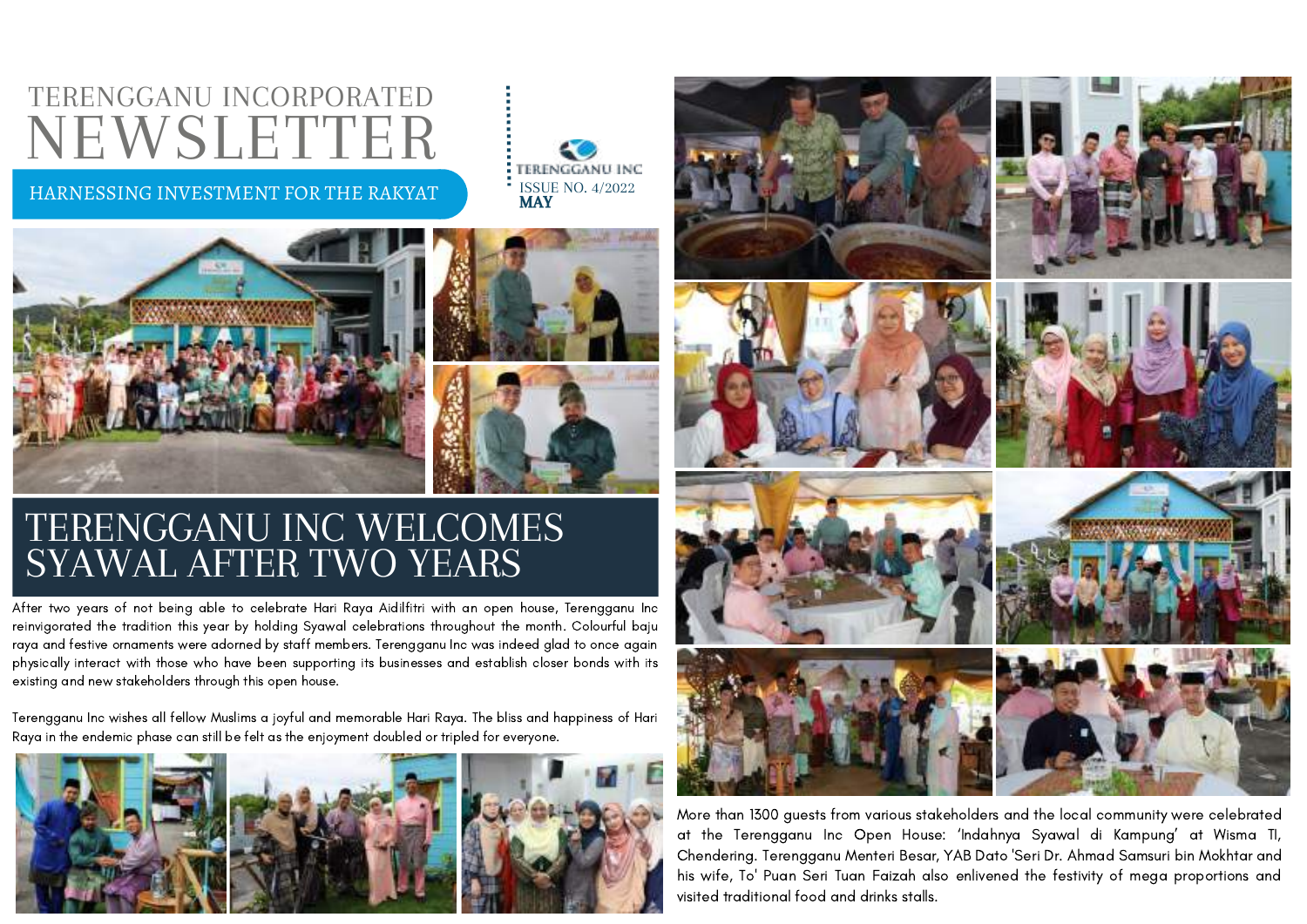# YAB PRIME M I N I S T E R DAT O' SERI ISMAIL SABRI YAAKOB ENLIVENS MRTM <sup>2022</sup>

Terengganu Inc Group was honoured to support the government aspirations through the participation of Majlis Rumah Terbuka Malaysia (MRTM) Aidilfitri 2022 which was attended by the Prime Minister of Malaysia, Dato 'Sri Ismail Sabri Yaakob. YAB Prime Minister was accompanied by the Chief Minister of Terengganu, Dato' Seri Dr. Ahmad Samsuri bin Mokhtar and President and Executive Director of Terengganu Inc, YBhg Encik Burhanuddin Hilmi bin Mohamed @ Harun, as they cruised the Terengganu River from Marina Duyung Jetty to EPIC Kuala Terengganu Supply Base (KTSB) jetty. Also present was the Minister of











# "RAYA SANA<br>SINI" WITH<br>SUBSIDIARIES<br>AND PARTNERS<br>In Syawal 2022, the Aidilf<br>celebration comes back in full swing<br>the endemic phase for Terengganu I<br>Group subsidiaries and its busine<br>partners through the bevy of op<br>house eve

Syawal 2022, the Aidilfitri celebration comes back in full swing in the endemic phase for Terengganu Inc Group subsidiaries and its business partners through the bevvy of open house events.

From the heart of plantation at Akademi TDM Berhad to the spectacular grandeur of the ballroom at Permai Hotel and the sporty theme of Terengganu Football Club (TFC), these open houses brought variety of themes and culinary cuisines. Here are<br>some of the highlights.









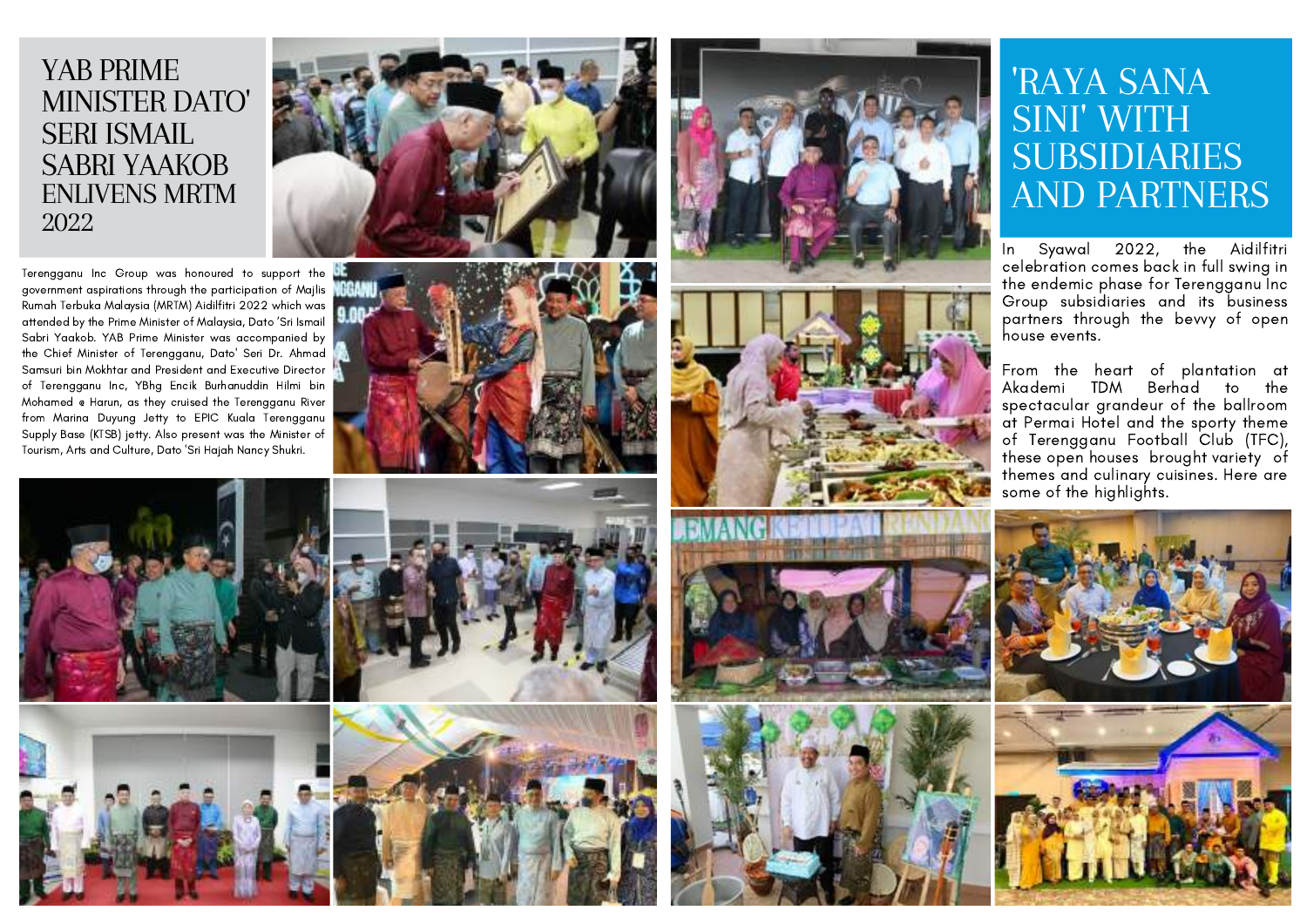## TERENGGANU INC DONATES TABLETS TO B40 STUDENTS

Terengganu Inc donated six tablets to B40 students in Sekolah Kebangsaan (SK) Kelulut as part of its CSR initiatives in bolstering the local education scene.

The contribution of Samsung Tablet Tab A 8.0 was conducted during Terengganu Inc's Open House and presented by Menteri Besar Terengganu, YAB Dato' Seri Dr Ahmad Samsuri Mokhtar to Headmaster of SK Kelulut, Encik Abu Ruah Daing Pesauk, Senior Teacher, Encik Marzuki Omar and their group of educators.

May this handful contribution sow the seeds to a brighter future for the needful pupils to grow and reach their full potential.

### TDM POSTS SIGNIFICANT IMPROVEMENT IN Q12022



TDM Berhad announced its financial results for the first quarter ended 31 March 2022 (1QFY2022), with both the Plantation and Healthcare Divisions generating higher revenue.

The group revenue improved by 40% year-onyear to RM143.67 million compared to RM102.78 million in the previous corresponding quarter.

The Plantation Division's top-line figure surged 67% to RM84.57 million while that of the Healthcare Division increased 13% to RM59.10 million. TDM also recorded a Profit Before Tax (PBT) of RM17.0 million during the quarter, an increase of RM20.3 million compared to a Loss Before Tax (LBT) of RM3.3 million in the previous corresponding period while its Earnings Before Interest, Taxes, Depreciation and Amortisation (EBITDA) also improved from RM23.3 million to RM40.8 million.

### SATU TANKERS ASSIST IN KELANTAN WATER **SHORTAGE**



The Terengganu Fire and Rescue Department held a briefing on Fire Prevention and Fire Equipment Training for Base Operator and Auxiliary Police staff on 23 May to further increase the safety alertness among staff.

Held at Kuala Terengganu Support Base (KTSB), the briefing was delivered by Puan Rozizah binti Abnihajar, Head of Fire and Rescue Station, Kuala Terengganu.

The main objective of this briefing was to increase safety awareness and also equiped each EPIC Berhad's staff and officers with basic knowledge of fire prevention as well as maintaining electrical equipment and power sources to prevent short circuits.





SATU sent water tankers to swiftly assist the state of Kelantan for five days due to the unfortunate incident with water supply.

The water trucks from Kuala Terengganu and Kemaman were sent to districts at Machang, Pasir Puteh and Kota Bharu which are the most affected areas.